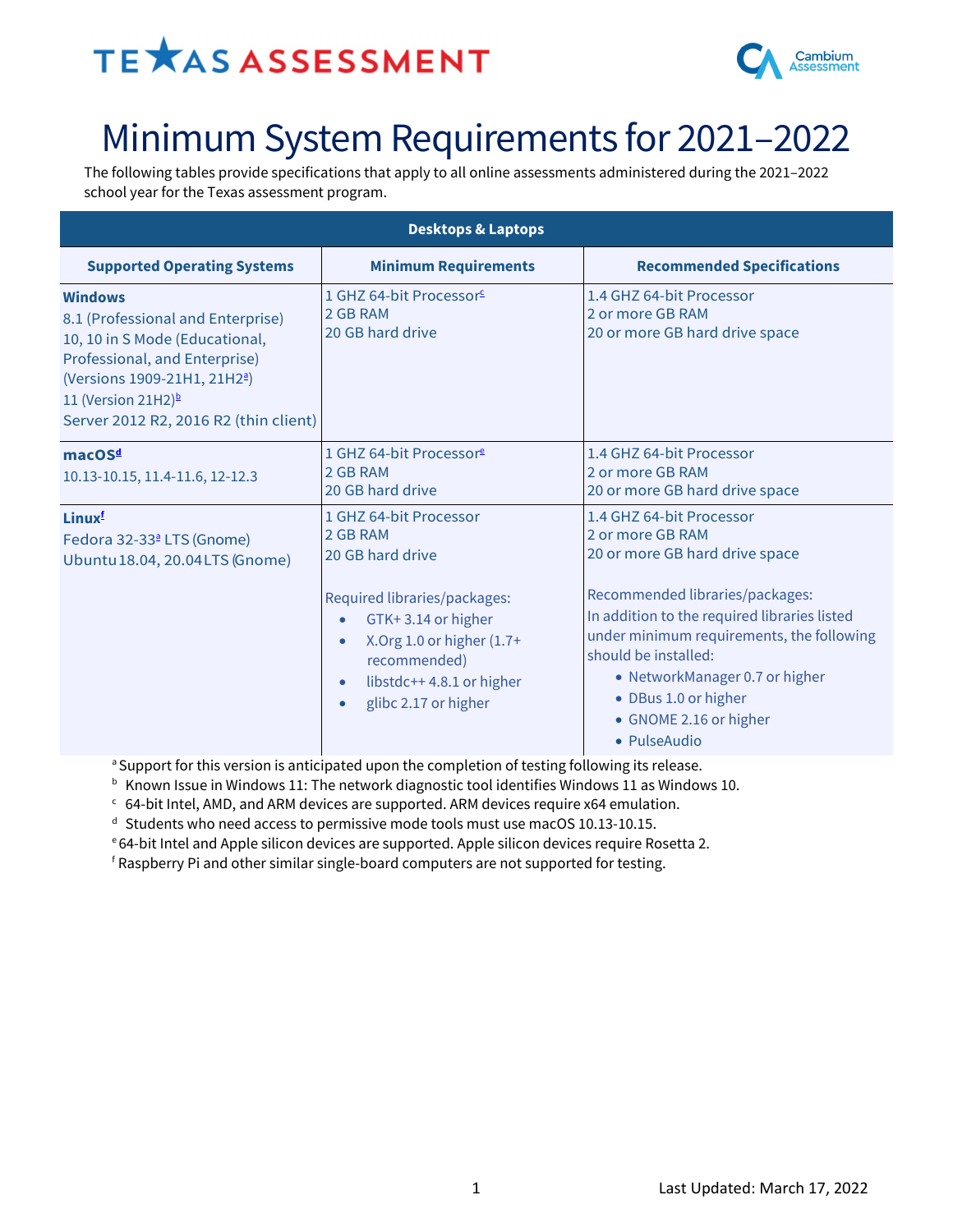# **TEXAS ASSESSMENT**



For a list of supported tablets and Chromebooks, see the following table:

| <b>Tablets &amp; Chromebooks</b>                                                                  |                                                                                                                                                                                                                                                                                          |  |
|---------------------------------------------------------------------------------------------------|------------------------------------------------------------------------------------------------------------------------------------------------------------------------------------------------------------------------------------------------------------------------------------------|--|
| <b>Supported Operating Systems</b>                                                                | <b>Supported Devices</b>                                                                                                                                                                                                                                                                 |  |
| <b>iPadOS</b><br>13.7, 14.5-14.8, 15.1-15.4                                                       | All 9.7" or larger iPads running a supported version of<br>iPadOS.                                                                                                                                                                                                                       |  |
| <b>Windows</b><br>8.1 (Professional & Enterprise)<br>10 (Educational, Professional, & Enterprise) | CAI supports any tablet running these versions of Windows, but has<br>done extensive testing only on Surface Pro, Surface Pro 3, Asus<br>Transformer, and Dell Venue.                                                                                                                    |  |
| <b>Chrome OS</b> <sup>a</sup><br>$91+$                                                            | For a full list of supported Chromebooks, refer to<br>https://support.google.com/chrome/a/answer/6220366.                                                                                                                                                                                |  |
|                                                                                                   | Chromebooks manufactured in 2017 or later must have an Enterprise<br>or Education license and be attached to a management domain. The<br>devices are required to be attached to the management console to run<br>in kiosk mode, which is required to run the Secure Browser for testing. |  |
|                                                                                                   | Chromebooks running in Tablet Mode and tablets running Chrome OS<br>are not supported. Touchscreen features can be used on<br>Chromebooks when available.                                                                                                                                |  |
|                                                                                                   | CAI only supports versions of Chrome OS released on Google's stable<br>channel.                                                                                                                                                                                                          |  |
| <sup>a</sup> Known Issues in Supported Versions of Chrome OS:                                     |                                                                                                                                                                                                                                                                                          |  |

- Sometimes, text-to-speech (TTS) does not work properly the first time it is invoked. Users who encounter this issue should reinvoke TTS. This issue exists in Chrome OS 91 and 92.
- Students testing on the Secure Browser on Chromebooks can restore or minimize the Secure Browser while the Chromebook is in kiosk mode. Because kiosk mode blocks access to all other applications on the device, this issue is noncritical and poses no security concerns. When the user returns to the Secure Browser, they are taken back to the login page. This issue exists in Chrome OS 91 and 92.
- Students testing on Chromebooks with touchscreens can access the Chrome OS context menu while taking a test. This presents no security concerns with the test being taken. This issue exists in Chrome OS 91, 92, and 93.
- A lag or delay in text-to-speech causes audio to lose sync with text the student is focused on. This issue exists in Chrome OS 94- 99.
- Sometimes, when automatic text-to-speech is invoked, it does not begin reading again when a student navigates to a new item. This issue exists in Chrome OS 94-99.

For a list of supported NComputing solutions for Windows, see the following table.

| <b>NComputing</b>                                                              |                                  |                                      |  |
|--------------------------------------------------------------------------------|----------------------------------|--------------------------------------|--|
| <b>Supported Server Host</b>                                                   | <b>Supported Server Software</b> | <b>Supported Terminal</b>            |  |
| Windows Server 2012 R2<br>Windows Server 2016 R2<br>Windows $10^{\frac{a}{2}}$ | vSpace PRO 10                    | L300, L350, firmware version 1.13.xx |  |
| Windows $11^{\underline{a}}$                                                   | vSpace PRO 12                    | L350, firmware version 1.13.xx       |  |

<span id="page-1-0"></span>a. USB redirect does not work in Windows 10 or Windows 11.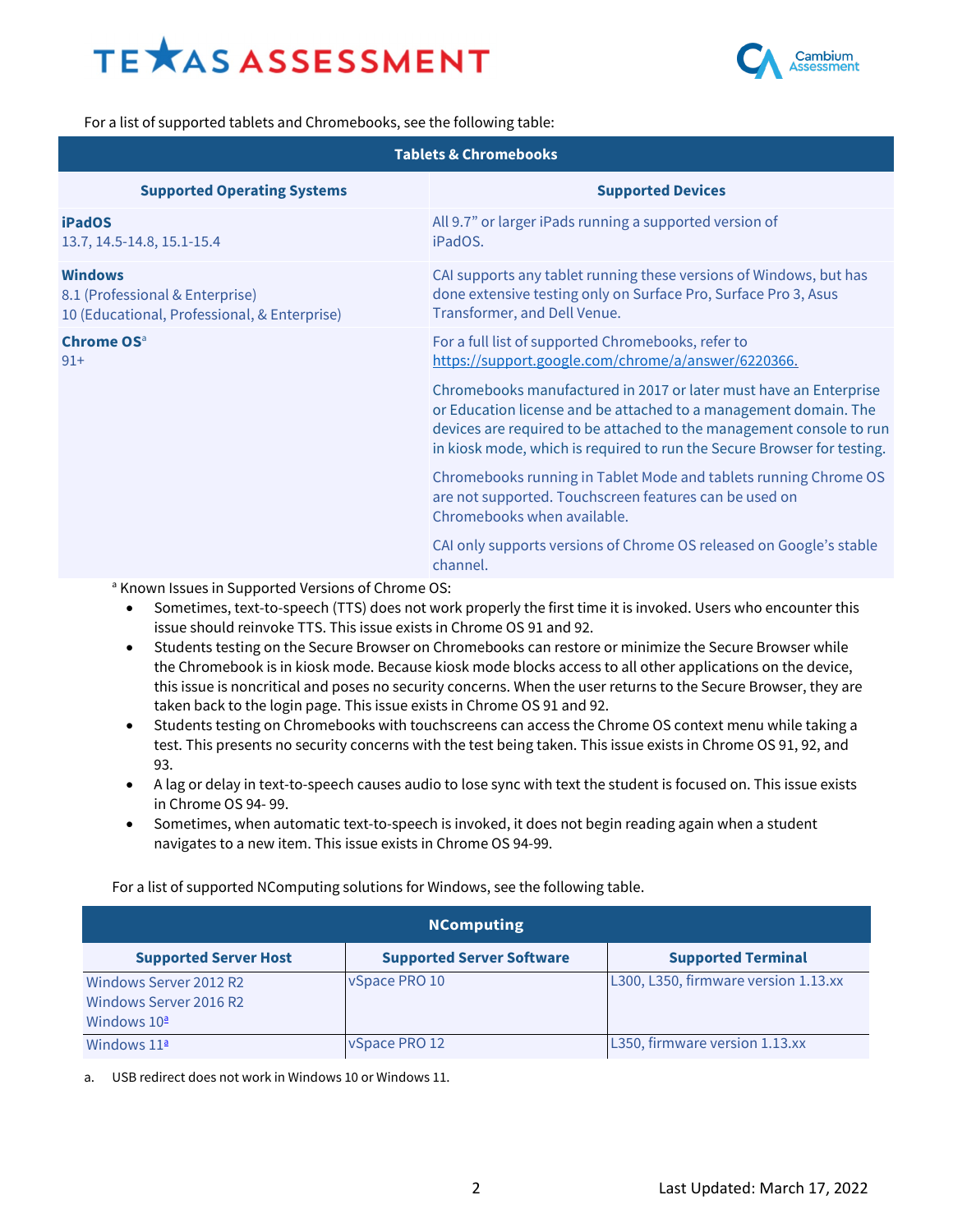



For a list of supported terminal servers for Windows, see the following table.

| <b>Terminal Servers</b>          |                                                                                                                                                                                                                                              |  |
|----------------------------------|----------------------------------------------------------------------------------------------------------------------------------------------------------------------------------------------------------------------------------------------|--|
| <b>Supported Terminal Server</b> | <b>Supported Thin Client</b>                                                                                                                                                                                                                 |  |
| Windows Server 2012 R2, 2016 R2  | Any thin client that supports a Windows server can be used. Thin<br>clients allow access only to the program running on the host machine.<br>Zero clients, which allow access to other programs on the client<br>machine, are not supported. |  |
|                                  | Using a terminal services or remote desktop connection to access a<br>Windows Server or workstation that has the secure browser<br>application installed is typically not a secure test environment.                                         |  |

Devices running CloudReady NeverWare are also supported. For information on these supported devices and installation instructions, please visit [https://www.neverware.com](https://www.neverware.com/).

All supported computers, laptops, tablets, and approved testing devices must meet the following requirements.

| <b>Testing Device</b>    | <b>Requirement</b>                                                                                                                                                                                                                                                                                                                                                                                                                                                                                                    |
|--------------------------|-----------------------------------------------------------------------------------------------------------------------------------------------------------------------------------------------------------------------------------------------------------------------------------------------------------------------------------------------------------------------------------------------------------------------------------------------------------------------------------------------------------------------|
| <b>Screen Dimensions</b> | Screen dimensions must be 10" or larger (iPads with a 9.7" display are included).                                                                                                                                                                                                                                                                                                                                                                                                                                     |
|                          | Monitors and Displays All devices must meet the minimum resolution of 1024 x 768. Larger resolutions can be<br>applied as appropriate for the monitor or screen being used.<br>Your device's display scale should be set to 100% to keep the amount of usable screen real<br>estate within the 1024 x 768 minimum resolution for the Test Delivery System.<br>A secure testing environment can only be guaranteed when using a single display. A multi-<br>monitor configuration is not supported.                    |
| <b>Keyboards</b><br>₩    | The use of external keyboards is required for tablets that will be used for testing. On-screen<br>keyboards take screen real estate away from the test and may make typing responses more<br>difficult.<br>For iPads, the following are examples of external keyboards:<br>iPad 8 <sup>th</sup> Generation: Logitech Rugged Combo or Logitech Combo Touch<br>$\bullet$<br>iPad Air 3 <sup>rd</sup> Generation: Apple Magic Keyboard or Apple Smart Folio Keyboard<br>$\bullet$<br>iPad Pro: Air Keyboard<br>$\bullet$ |
| <b>Mice</b>              | Wired two- or three-button mice can be used on desktops or laptops. Mice with "browser<br>back" buttons should not be used.                                                                                                                                                                                                                                                                                                                                                                                           |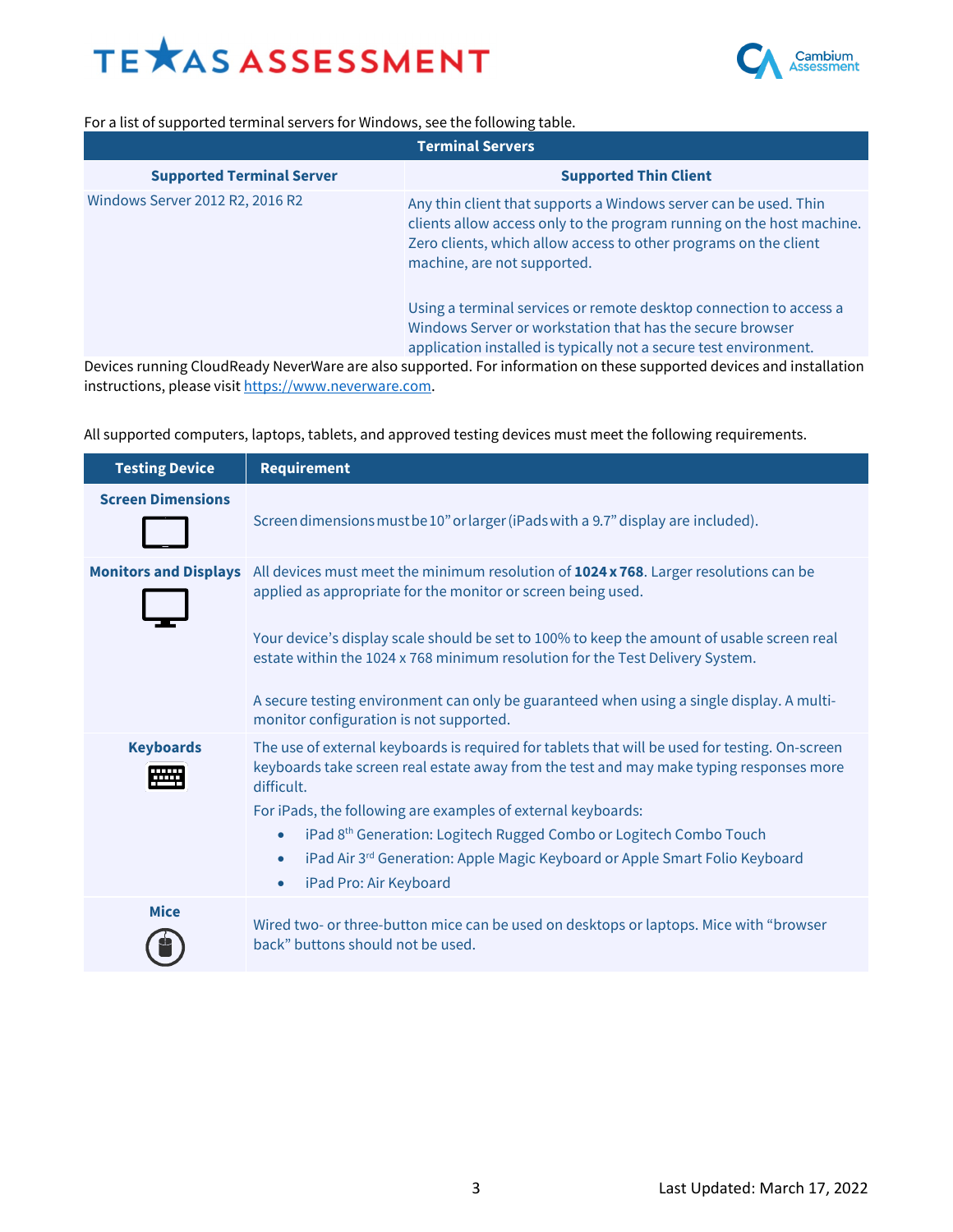# TE XAS ASSESSMENT



| <b>Testing Device</b>                                                                                           | <b>Requirement</b>                                                                                                                                                                                                                                                                                                                                                                                      |
|-----------------------------------------------------------------------------------------------------------------|---------------------------------------------------------------------------------------------------------------------------------------------------------------------------------------------------------------------------------------------------------------------------------------------------------------------------------------------------------------------------------------------------------|
| <b>Headphones,</b><br>Microphones, and<br><b>Headsets</b><br>€                                                  | Wired headphones, microphones, handheld devices, and headsets with a 3.5 mm connector,<br>or USB headphones or headsets, must be compatible with the requirements below:<br><b>Headphone Features</b><br>$\bullet$<br>Sound Mode: Stereo<br>Earpiece: Double<br>$\circ$<br>Driver Unit Size: 32 mm<br>$\Omega$<br>Frequency Response: 20-20000 Hz<br>$\circ$<br>Impedance: 32 ohms<br>$\circ$           |
| <b>Required for:</b><br><b>STAAR Speech-to-</b><br>Text<br><b>TELPAS Listening</b><br>$\bullet$<br>and Speaking | <b>Microphone Features</b><br>$\bullet$<br>Frequency Response: 100-12000 Hz<br>$\circ$<br>Impedance: 3320 ohms<br>$\circ$<br>Handheld Device Headphones and Microphones:<br>$\bullet$<br>3.5 mm single jack<br>$\circ$<br>Over-the-ear style (non-earbud)<br>$\circ$<br>While Bluetooth devices are supported, their use is discouraged due to issues with pairing<br>multiple devices in the same lab. |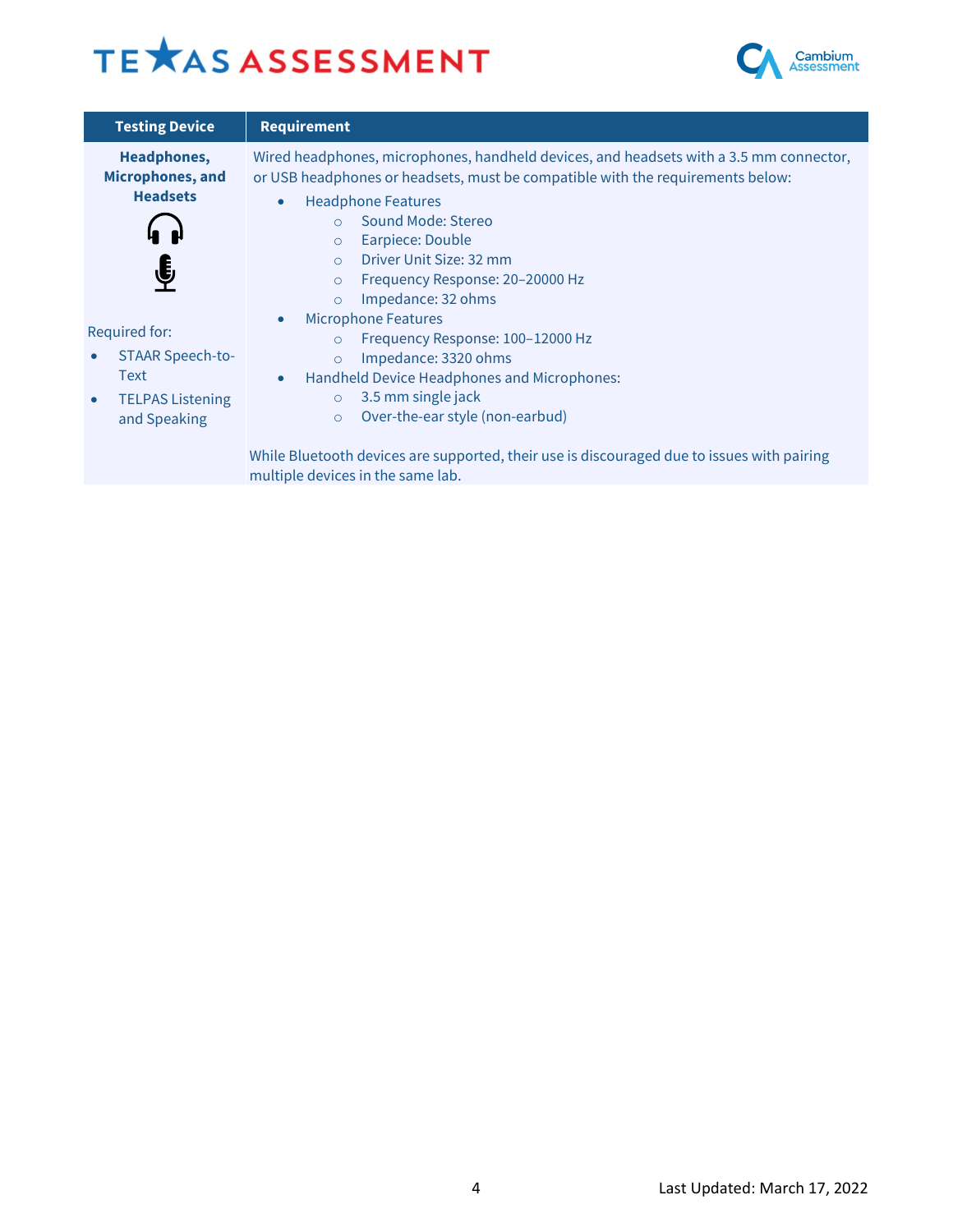# TE XAS ASSESSMENT



#### **Change Log**

| <b>Location</b>                               | Change                                                                                                                 | <b>Date</b> |
|-----------------------------------------------|------------------------------------------------------------------------------------------------------------------------|-------------|
| Throughout                                    | Cutover from 2020-2021 version                                                                                         | 6/23/21     |
| Desktops & Laptops Support<br>Table           | Added Windows 11 with footnote stating support is<br>anticipated upon completion of testing following<br>release.      | 7/14/21     |
| <b>Testing Devices Table</b>                  | Updated requirement for Headphones & Headsets<br>to include note about Bluetooth devices.                              | 8/3/21      |
| Tablets & Chromebooks<br><b>Support Table</b> | Added iPadOS 14.6                                                                                                      | 8/18/21     |
| Tablets & Chromebooks<br><b>Support Table</b> | Added iPadOS 14.7 and updated footnote<br>explaining known issues in supported versions of<br>Chrome OS.               | 9/2/21      |
| Tablets & Chromebooks<br><b>Support Table</b> | Updated footnote explaining known issues in<br>supported versions of Chrome OS.                                        | 9/24/21     |
| Desktops & Laptops Support<br>Table           | Added macOS 11.5 and 11.6                                                                                              | 10/18/21    |
| Tablets & Chromebooks<br><b>Support Table</b> | Updated and reformatted footnote explaining<br>known issues in supported versions of Chrome OS.                        | 10/28/21    |
| Tablets & Chromebooks<br><b>Support Table</b> | Added iPadOS 14.8                                                                                                      | 11/8/21     |
| Tablets & Chromebooks<br><b>Support Table</b> | Added iPadOS 15.1                                                                                                      | 12/13/21    |
| Tablets & Chromebooks<br><b>Support Table</b> | Updated footnote explaining known issues in<br>Chrome OS 96.                                                           | 1/4/21      |
| Tablets & Chromebooks<br><b>Support Table</b> | Added iPadOS 15.2                                                                                                      | 2/2/22      |
| Tablets & Chromebooks<br><b>Support Table</b> | Updated note about Chromebooks manufactured<br>in 2017 or later.                                                       | 2/2/22      |
| Desktops & Laptops Support<br>Table           | Added macOS 12-12.2. Added footnote about<br>permissive mode access to macOS. Reordered<br>footnotes throughout table. | 2/23/22     |
| Desktops & Laptops Support<br>Table           | Added Windows 10 21H1 with 21H2 support<br>anticipated pending the completion of internal<br>testing.                  | 3/3/22      |
| Tablets & Chromebooks<br><b>Support Table</b> | Added iPadOS 15.3                                                                                                      | 3/3/22      |